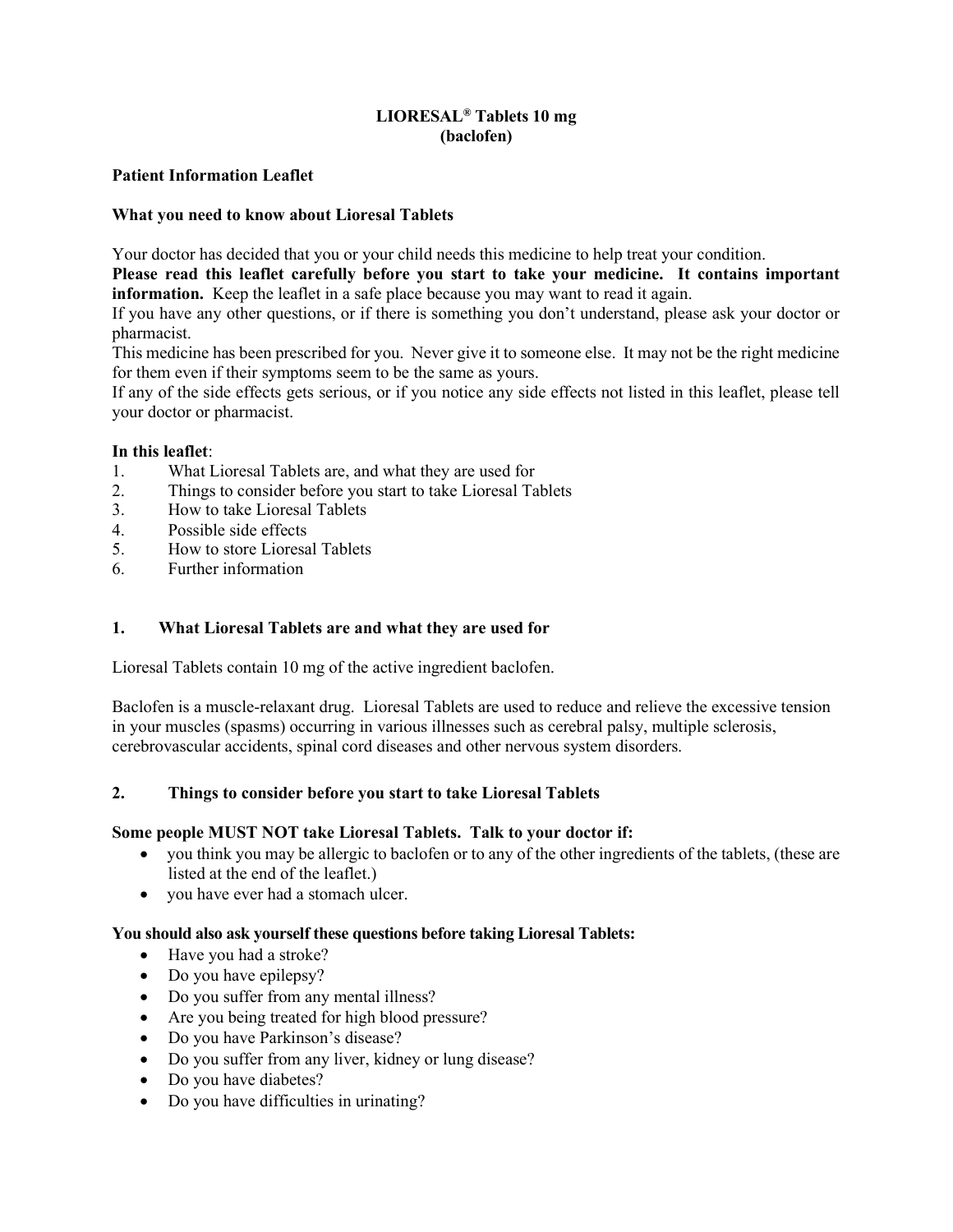- Are you pregnant or breast-feeding? (See section "Pregnancy and breast-feeding").
- Do you have an intolerance to wheat flour? (The tablets contain small amounts of wheat starch. They are suitable for people with coeliac disease, however if you have a wheat allergy (different from coeliac disease), you should not take this medicine.)
- Do you have a history of drug abuse or dependance

If the answer to any of these questions is YES, tell your doctor or pharmacist because Lioresal Tablets might not be the right medicine for you.

## Are you taking other medicines?

Some medicines can interfere with your treatment. Tell your doctor or pharmacist if you are taking any of the following:

- Other medicines to relax muscles e.g. tizanidine
- Medicines to treat mood disorders such as lithium or tricyclic antidepressants such as amitriptyline
- Medicines for high blood pressure e.g. diltiazem
- Other drugs which also affect the kidney, e.g. ibuprofen
- Medicines for Parkinson's disease e.g. levodopa or carbidopa
- Medicines which slow down the nervous system, e.g. anti-histamines such as promethazine, sedatives such as temazepam, opiates for pain relief such as morphine and anti-convulsants (antiepileptic medicines such as carbamazepine).

Always tell your doctor or pharmacist about all the medicines you are taking. This means medicines you have bought yourself as well as medicines on prescription from your doctor.

## Pregnancy and breast-feeding

Ask your doctor or pharmacist for advice before taking any medicine.

You should not use Lioresal during pregnancy unless your doctor advises you to do so. Tell your doctor if you are pregnant, or planning to become pregnant.

If you have to take Lioresal during pregnancy, your unborn baby will also be exposed to Lioresal. After birth your baby may develop withdrawal symptoms such as convulsions (symptoms of withdrawal are described in the section "If you stop taking Lioresal").

Only a very small amount of Lioresal passes into breast milk. Your doctor will discuss with you whether you should breast-feed whilst taking Lioresal.

## Will there be any problems with driving or using machinery?

Some people may feel drowsy and/or dizzy or have problems with their eyes while they are taking Lioresal Tablets. If this happens, you should not drive or do anything that requires you to be alert (such as operate tools or machinery) until these effects have worn off.

## Other special warnings

- Be careful when drinking alcohol it may affect you more than usual
- Some people being treated with baclofen have had thoughts of harming or killing themselves or have tried to kill themselves. Most of these people also had depression, had been using alcohol excessively or were prone to having thoughts of killing themselves. If you have thoughts of harming or killing yourself at any time, speak to your doctor straightaway or go to a hospital. Also, ask a relative or close friend to tell you if they are worried about any changes in your behaviour and ask them to read this leaflet.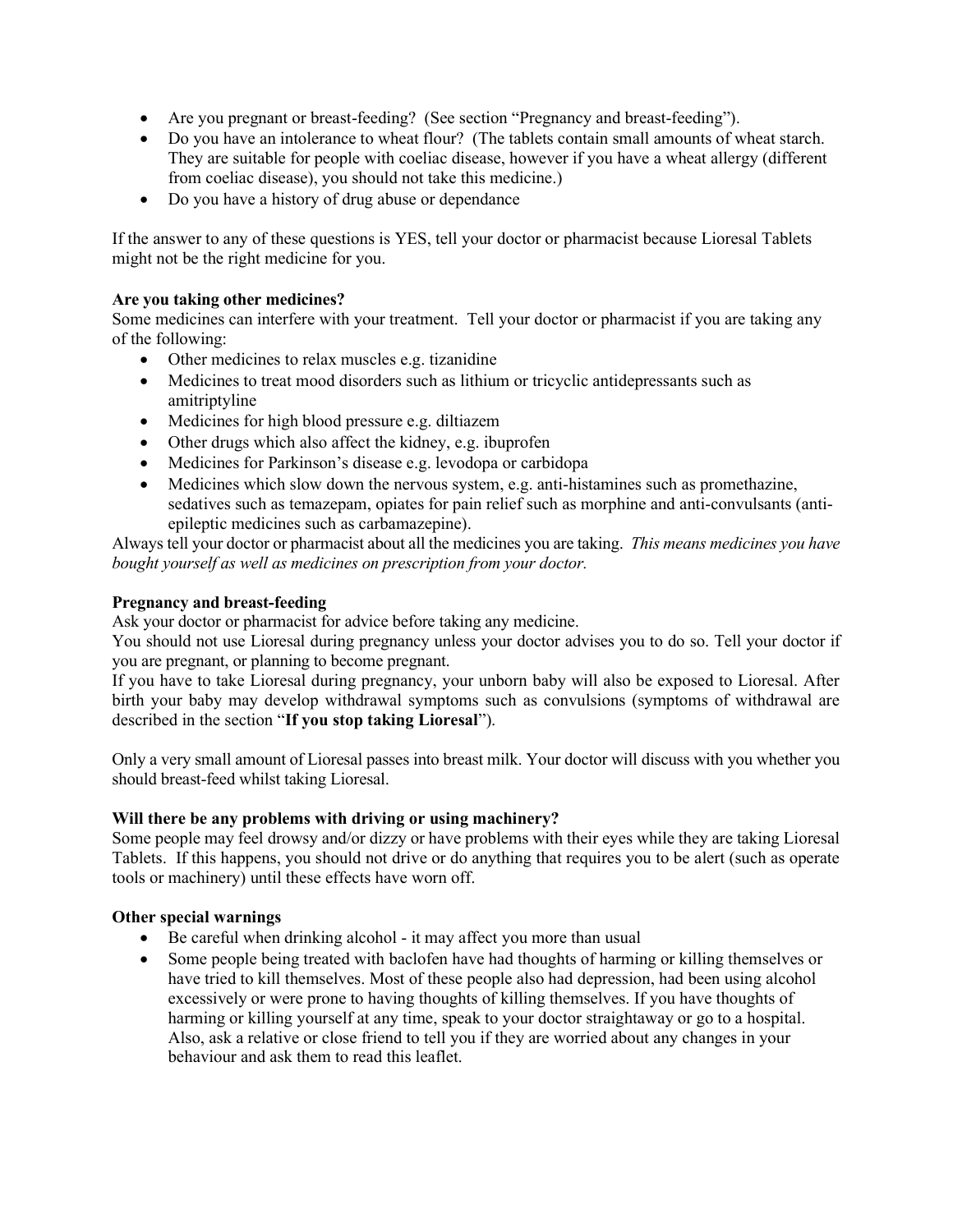- Your doctor may want to give you a check up from time to time while you are taking Lioresal Tablets.
- If you are going to have an operation of any kind, make sure that the doctor knows that you are taking Lioresal Tablets.

#### Children and adolescents:

Lioresal Tablets are not suitable for use in children under 33 kg body weight.

#### Lioresal Tablet contains Wheat starch :

This medicine contains only very low levels of gluten (from wheat starch) and is very unlikely to cause problems if you have coeliac disease.

One tablet of Lioresal 10 mg contains no more than 6.1 micrograms of gluten.

If you have wheat allergy (different from coeliac disease) you should not take this medicine.

## 3. How to take Lioresal Tablets

The doctor will tell you how many Lioresal Tablets to take and when to take them. Always follow his/her instructions carefully. The dose will be on the pharmacist's label. Check the label carefully. If you are not sure, ask your doctor or pharmacist.

The doctor will tell you the best time to take the medicine. Some people take it only at night or before doing a task such as washing, dressing, shaving, etc.

The final dose of Lioresal depends on how each person responds to the drug. You will be started on a low dose, and this will be increased gradually over a few days, under the supervision of the doctor, until you are having the dose which is right for you. If the starting dose is too high, or if the dose is increased too quickly, you may experience side effects, particularly if you are elderly, have kidney problems or have had a stroke.

If you feel sick after taking Lioresal Tablets, you may find it helps to take them with food or a milk drink.

## Adults

- The usual dose is 20 mg (2 tablets) three times a day.
- The maximum daily dose is 100 mg (10 tablets) except if you are in hospital when a higher dose may be used.

## Children ( $0$  to  $\leq 18$  years)

Children's treatment is adjusted to their body weight. Children's treatment usually starts with a very low dose (approximately 0.3 mg/kg/day), in 2-4 divided doses (preferably in 4 doses). The dosage is then gradually increased until it becomes sufficient for the child's individual requirements, this may be between 0.75 and 2 mg/kg body weight. The total daily dose should not exceed a maximum of 40 mg/day in children below 8 years of age. In children over 8 years of age a maximum daily dose of 60 mg/day may be given. Lioresal Tablets are not suitable for use in children below 33 kg body weight.

#### Patients with kidney problems

You will probably be given a much lower dose. The doctor will decide what the dose should be.

## What if you forget to take a dose?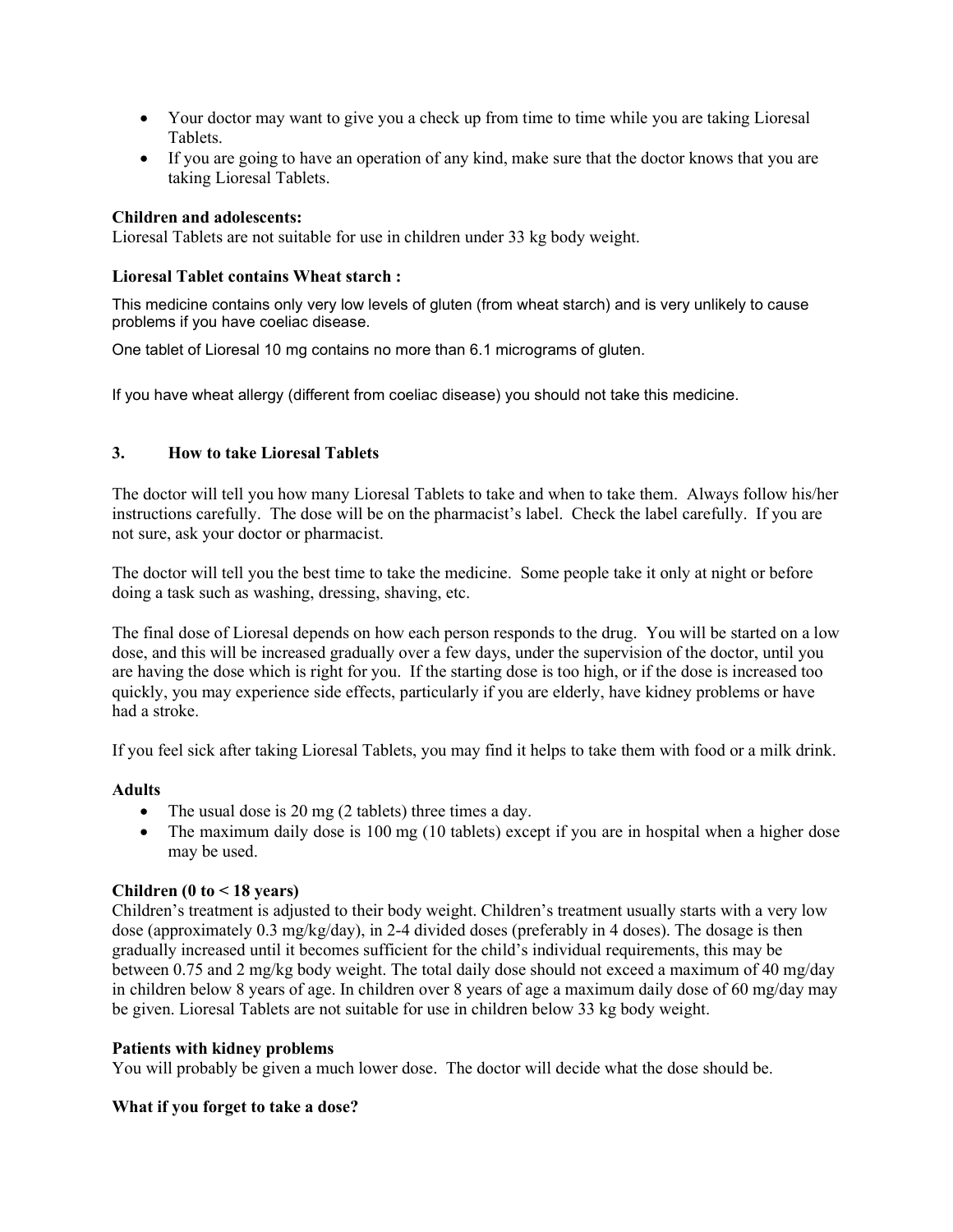If you forget to take a dose, take the next dose at the usual time. DO NOT take a double dose.

#### What if you take too much?

If you accidentally take too many Lioresal Tablets, tell your doctor at once or contact your nearest hospital casualty department. Take your medicine with you. Signs of overdose are : Ringing in the ears.

## If you stop taking Lioresal

You should not stop taking Lioresal Tablets suddenly. If the doctor decides to stop your treatment with Lioresal Tablets, the dose will be reduced gradually to prevent withdrawal symptoms such as muscle spasms and increased muscle rigidity, fast heart rate, fever, confusion, hallucinations, changes in mood and emotion, mental disorders, feeling persecuted or convulsions (fits).

## 4. Possible side effects

Lioresal Tablets are suitable for most people, but, like all medicines, they can sometimes cause side effects.

## The side effects listed below have been reported:

More than 1 in 10 people have experienced: Tiredness, sleepiness, nausea (feeling sick).

#### Up to 1 in 10 people have experienced:

Excessively weak limbs or feeling tired and exhausted, aching muscles Headache, dizziness or light-headedness Breathing difficulties Sleeplessness Mood changes, confusion, hallucinations or nightmares Dry mouth Problems with their eyes Unsteadiness, trembling or other problems with muscle control Low blood pressure (fainting) Stomach problems including retching, vomiting, constipation and diarrhoea Excessive sweating, rash Increased need to pass urine or pain on passing urine.

## Up to 1 in 1,000 people have experienced:

Numbness or tingling in hands or feet Increased muscle spasm Disturbed sense of taste Slurred or slow speech Stomach ache Liver problems Difficulty in passing urine Sexual problems in men, e.g. impotence Convulsions (particularly in epileptics).

## Very rarely (less than 1 in 10,000) people have experienced:

Hypothermia (low body temperature).